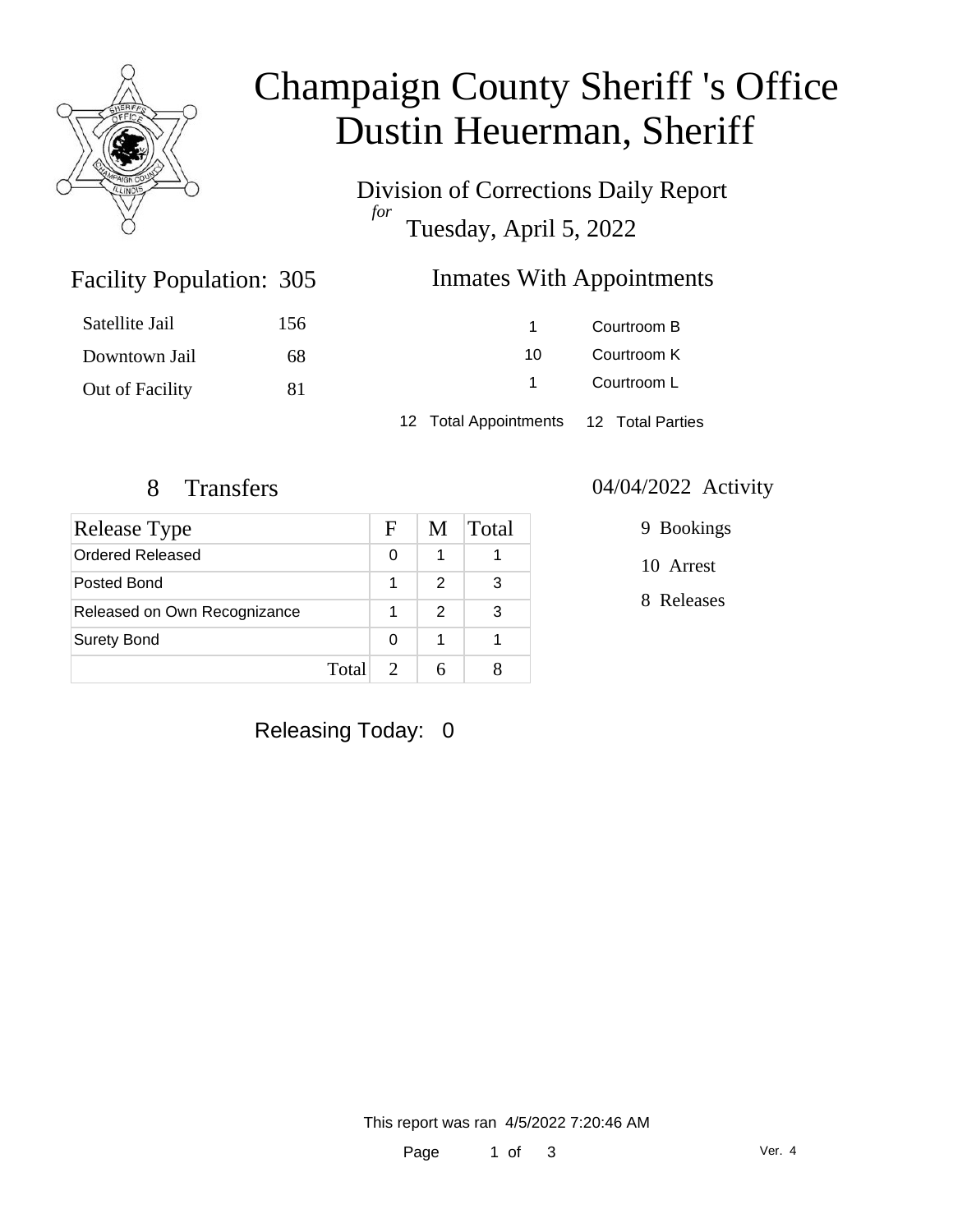

# Champaign County Sheriff 's Office Dustin Heuerman, Sheriff

Division of Corrections Daily Report *for* Tuesday, April 5, 2022

#### Custody Status Count

- Electronic Home Dentention 11
	- Felony Arraignment 14
		- Felony Other 2
	- Felony Pre-Sentence 7
		- Felony Pre-Trial 224
	- Felony Pre-Trial DUI 5
	- Felony Sentenced CCSO 7
	- Felony Sentenced IDOC 23
		- Hold Other 1
	- Misdemeanor Arraignment 5
		- Misdemeanor Pre-Trial 4
			- Remanded to DHS 2
				- Total 305

This report was ran 4/5/2022 7:20:46 AM